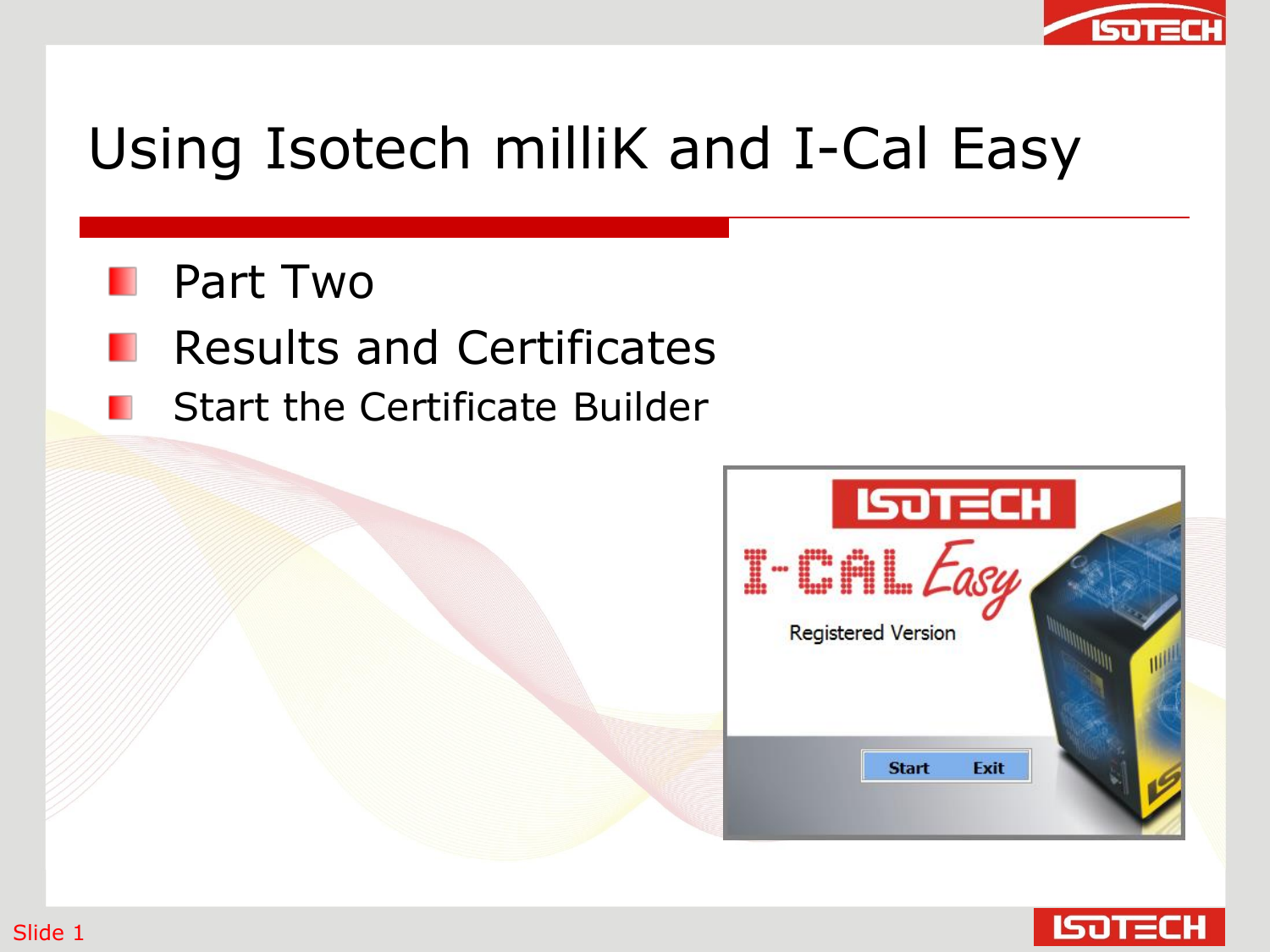

#### Certificate Builder

| $\bigoplus$ Print | ab Edit<br>$\boxed{\blacktriangleright}$ Export |          | Open Data File |        | <sup>巴</sup> 曾 View Templates<br><sup>2</sup> Show Tips<br>Open Template<br><b>Til</b> View Data |  |
|-------------------|-------------------------------------------------|----------|----------------|--------|--------------------------------------------------------------------------------------------------|--|
|                   | Results Run Data   Instrument Data              |          |                |        |                                                                                                  |  |
|                   | Spread Tolerance                                |          |                |        | Calculation Type                                                                                 |  |
| Offset Tolerance  | Points for Mean                                 |          |                |        |                                                                                                  |  |
|                   |                                                 |          |                |        |                                                                                                  |  |
| Standard          | Unit Under Test                                 | Setpoint | Uncertainty    | $\sim$ |                                                                                                  |  |
|                   |                                                 |          |                |        |                                                                                                  |  |
|                   |                                                 |          |                |        |                                                                                                  |  |
|                   |                                                 |          |                |        |                                                                                                  |  |
|                   |                                                 |          |                |        |                                                                                                  |  |
|                   |                                                 |          |                |        |                                                                                                  |  |
|                   |                                                 |          |                |        |                                                                                                  |  |
|                   |                                                 |          |                |        |                                                                                                  |  |
|                   |                                                 |          |                |        |                                                                                                  |  |
|                   |                                                 |          |                |        |                                                                                                  |  |
|                   |                                                 |          |                |        |                                                                                                  |  |
|                   |                                                 |          |                |        |                                                                                                  |  |
|                   |                                                 |          |                |        |                                                                                                  |  |
|                   |                                                 |          |                |        |                                                                                                  |  |
|                   |                                                 |          |                |        |                                                                                                  |  |
|                   |                                                 |          |                |        |                                                                                                  |  |
|                   |                                                 |          |                |        |                                                                                                  |  |

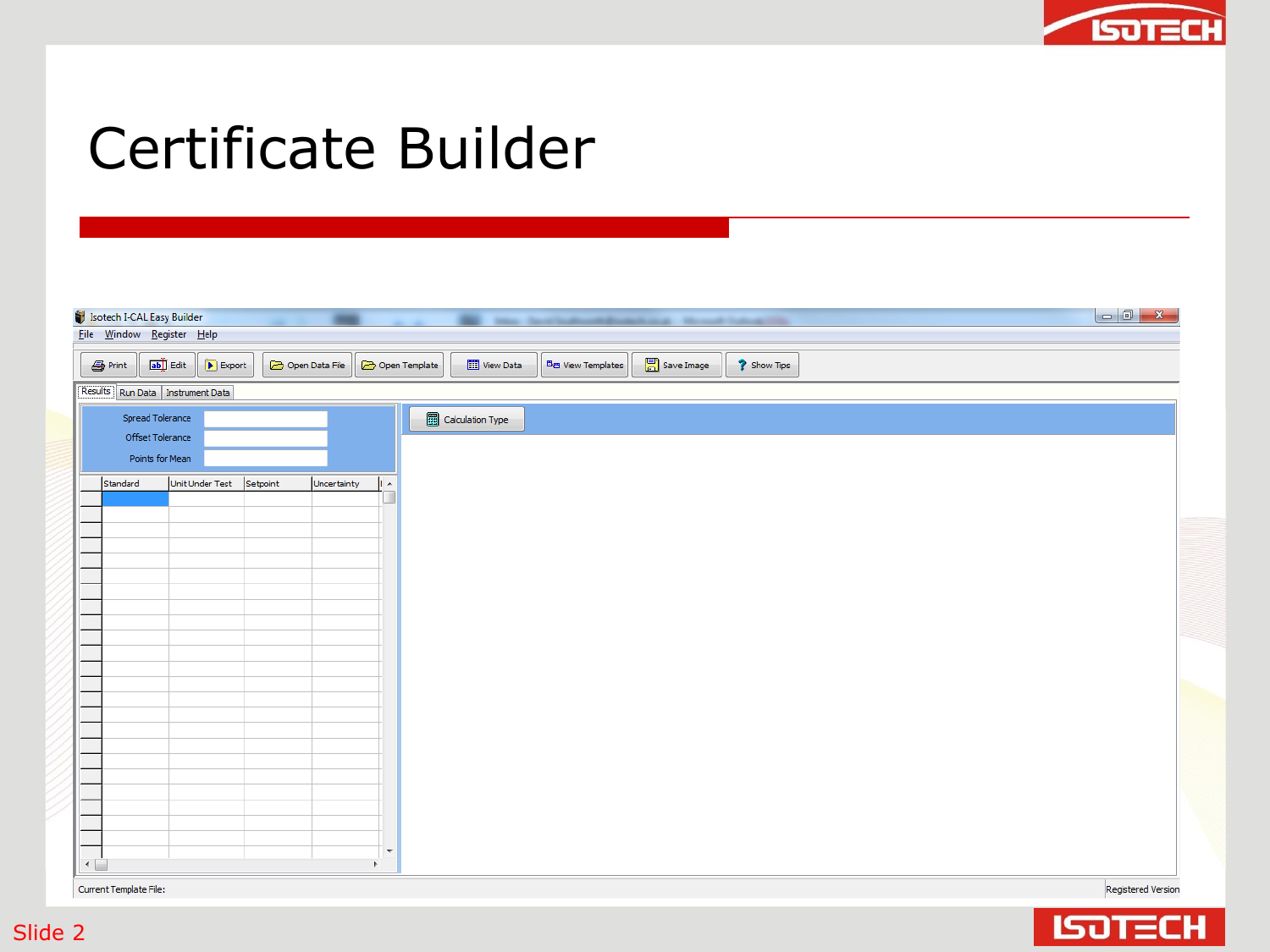

#### Press START – Open Data File and Select CHAN 3

- **The results are stored on for each** channel
- We open 4-Nov-mK-3-3milliK CHAN 3 (Channel 3 of the milliK – Current Input)

| HelpHTML                         | 02/06/2015 09:10 | File folder         |              |
|----------------------------------|------------------|---------------------|--------------|
| PDFHandbooks                     | 02/06/2015 09:10 | File folder         |              |
| Sample Run Data                  | 02/06/2015 09:10 | File folder         |              |
| Sample Templates                 | 02/06/2015 09:10 | File folder         |              |
| 4-Nov-mK-1-1milliK CHAN1 COM1-   | 04/11/2015 14:33 | I-Cal Easy Result F | 40 KB        |
| 14-Nov-mK-2-2milliK CHAN 2 COM1- | 04/11/2015 14:33 | I-Cal Easy Result F | 40 KB        |
| 4-Nov-mK-3-3milliK CHAN 3 COM1-  | 04/11/2015 14:33 | I-Cal Easy Result F | 40 KB        |
| 4-Nov-mK-4-4 ABlock Setpoint-    | 04/11/2015 14:33 | I-Cal Easy Result F | 40 KB        |
| 4-Nov-mK-5-5 ABlock Proc Var-    | 04/11/2015 14:33 | I-Cal Easy Result F | 40 KB        |
| 4-Nov-mK-6-6 ABlock Chan 1-      | 04/11/2015 14:33 | I-Cal Easy Result F | <b>40 KB</b> |
| 4-Nov-mK-7-7 ABlock Chan 2-      | 04/11/2015 14:33 | I-Cal Easy Result F | 40 KB        |
| 4-Nov-mK-8-8 ABlock Chan 3-      | 04/11/2015 14:33 | I-Cal Easy Result F | 40 KB        |

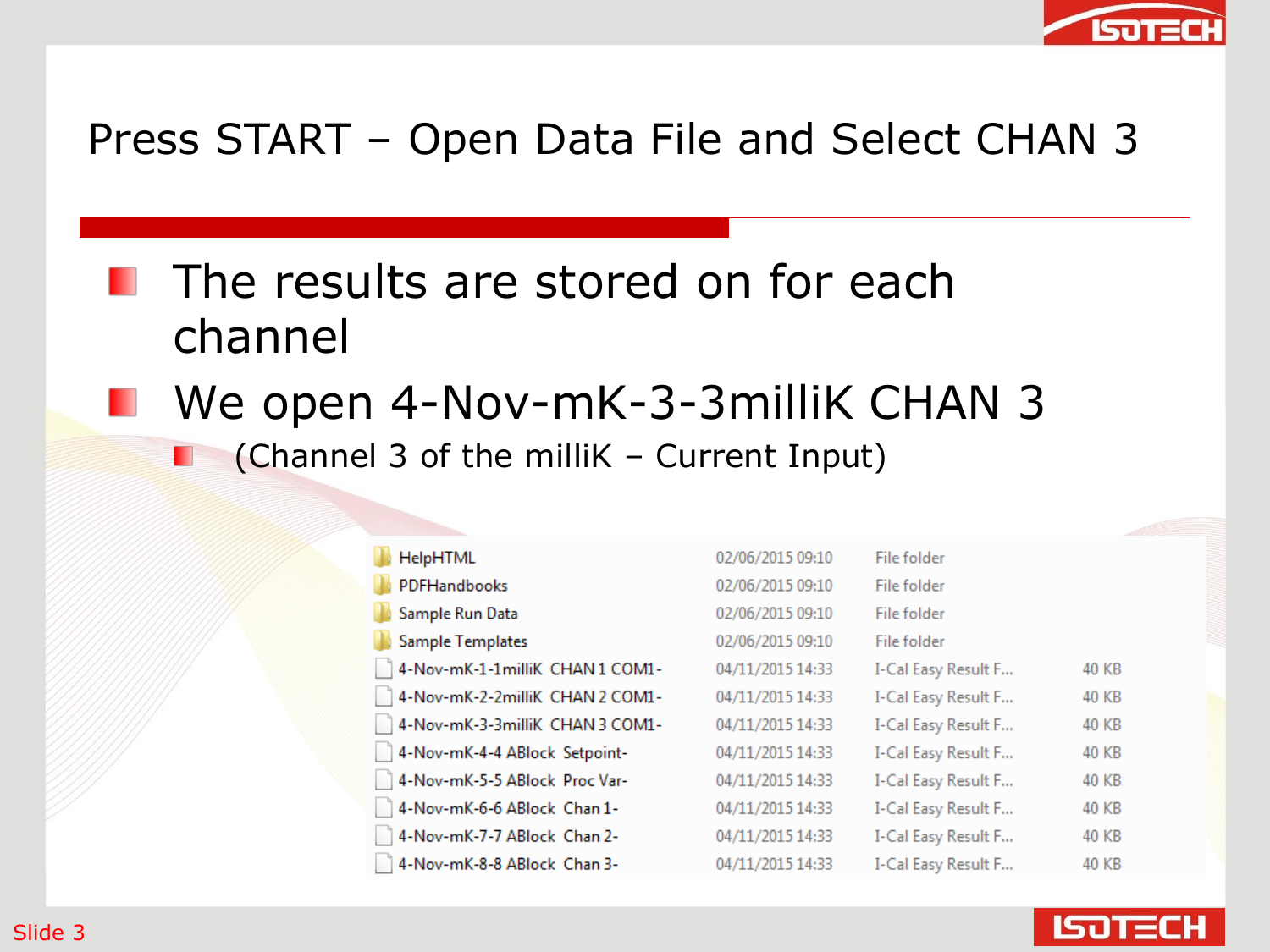

# Opening Channel 3

| Isotech I-CAL Easy Builder<br>Eile Window Register Help |                                                   |                       |                |                                              |                       |                               |                                                   | the control of the control of the control of the control of the control of the control of the control of the control of the control of the control of the control of the control of the control of the control of the control | $\begin{array}{ c c c c c }\hline \multicolumn{1}{ c }{\mathbf{C}} & \multicolumn{1}{ c }{\mathbf{X}} \\\hline \end{array}$ |
|---------------------------------------------------------|---------------------------------------------------|-----------------------|----------------|----------------------------------------------|-----------------------|-------------------------------|---------------------------------------------------|-------------------------------------------------------------------------------------------------------------------------------------------------------------------------------------------------------------------------------|-----------------------------------------------------------------------------------------------------------------------------|
|                                                         |                                                   |                       |                |                                              |                       |                               |                                                   |                                                                                                                                                                                                                               |                                                                                                                             |
| $\bigoplus$ Print                                       | abil Edit<br>$\boxed{\blacktriangleright}$ Export |                       | Open Data File | Open Template                                | <b>Till</b> View Data | <sup>巴</sup> 曾 View Templates | $\begin{bmatrix} 1 \\ 2 \end{bmatrix}$ Save Image | <sup>2</sup> Show Tips                                                                                                                                                                                                        |                                                                                                                             |
|                                                         | Results Run Data   Instrument Data                |                       |                |                                              |                       |                               |                                                   |                                                                                                                                                                                                                               |                                                                                                                             |
|                                                         | Spread Tolerance 0.1                              |                       |                |                                              | Calculation Type      |                               |                                                   |                                                                                                                                                                                                                               |                                                                                                                             |
|                                                         | Offset Tolerance 4                                |                       |                |                                              |                       |                               |                                                   |                                                                                                                                                                                                                               |                                                                                                                             |
|                                                         | Points for Mean 3                                 |                       |                |                                              |                       |                               |                                                   |                                                                                                                                                                                                                               |                                                                                                                             |
|                                                         | Unit Under Test                                   |                       |                |                                              |                       |                               |                                                   |                                                                                                                                                                                                                               |                                                                                                                             |
| Standard<br>24.806700                                   | 8.006280                                          | Setpoint<br>25.000000 | Uncertainty    | $\blacktriangle$<br>$\overline{\phantom{a}}$ |                       |                               |                                                   |                                                                                                                                                                                                                               |                                                                                                                             |
| 49.677567                                               | 11.980000                                         | 50.000000             |                |                                              |                       |                               |                                                   |                                                                                                                                                                                                                               |                                                                                                                             |
| 74.536967                                               | 15.948467                                         | 75.000000             |                |                                              |                       |                               |                                                   |                                                                                                                                                                                                                               |                                                                                                                             |
| 99.463133                                               | 19.921500                                         | 100.000000            |                |                                              |                       |                               |                                                   |                                                                                                                                                                                                                               |                                                                                                                             |
|                                                         |                                                   |                       |                |                                              |                       |                               |                                                   |                                                                                                                                                                                                                               |                                                                                                                             |
|                                                         |                                                   |                       |                |                                              |                       |                               |                                                   |                                                                                                                                                                                                                               |                                                                                                                             |
|                                                         |                                                   |                       |                |                                              |                       |                               |                                                   |                                                                                                                                                                                                                               |                                                                                                                             |
|                                                         |                                                   |                       |                |                                              |                       |                               |                                                   |                                                                                                                                                                                                                               |                                                                                                                             |
|                                                         |                                                   |                       |                |                                              |                       |                               |                                                   |                                                                                                                                                                                                                               |                                                                                                                             |
|                                                         |                                                   |                       |                |                                              |                       |                               |                                                   |                                                                                                                                                                                                                               |                                                                                                                             |
|                                                         |                                                   |                       |                |                                              |                       |                               |                                                   |                                                                                                                                                                                                                               |                                                                                                                             |
|                                                         |                                                   |                       |                |                                              |                       |                               |                                                   |                                                                                                                                                                                                                               |                                                                                                                             |
|                                                         |                                                   |                       |                |                                              |                       |                               |                                                   |                                                                                                                                                                                                                               |                                                                                                                             |
|                                                         |                                                   |                       |                |                                              |                       |                               |                                                   |                                                                                                                                                                                                                               |                                                                                                                             |
|                                                         |                                                   |                       |                |                                              |                       |                               |                                                   |                                                                                                                                                                                                                               |                                                                                                                             |
|                                                         |                                                   |                       |                |                                              |                       |                               |                                                   |                                                                                                                                                                                                                               |                                                                                                                             |
|                                                         |                                                   |                       |                |                                              |                       |                               |                                                   |                                                                                                                                                                                                                               |                                                                                                                             |
|                                                         |                                                   |                       |                |                                              |                       |                               |                                                   |                                                                                                                                                                                                                               |                                                                                                                             |
|                                                         |                                                   |                       |                |                                              |                       |                               |                                                   |                                                                                                                                                                                                                               |                                                                                                                             |
|                                                         |                                                   |                       |                |                                              |                       |                               |                                                   |                                                                                                                                                                                                                               |                                                                                                                             |
|                                                         |                                                   |                       |                | $\overline{\phantom{a}}$                     |                       |                               |                                                   |                                                                                                                                                                                                                               |                                                                                                                             |
|                                                         |                                                   |                       |                |                                              |                       |                               |                                                   |                                                                                                                                                                                                                               |                                                                                                                             |

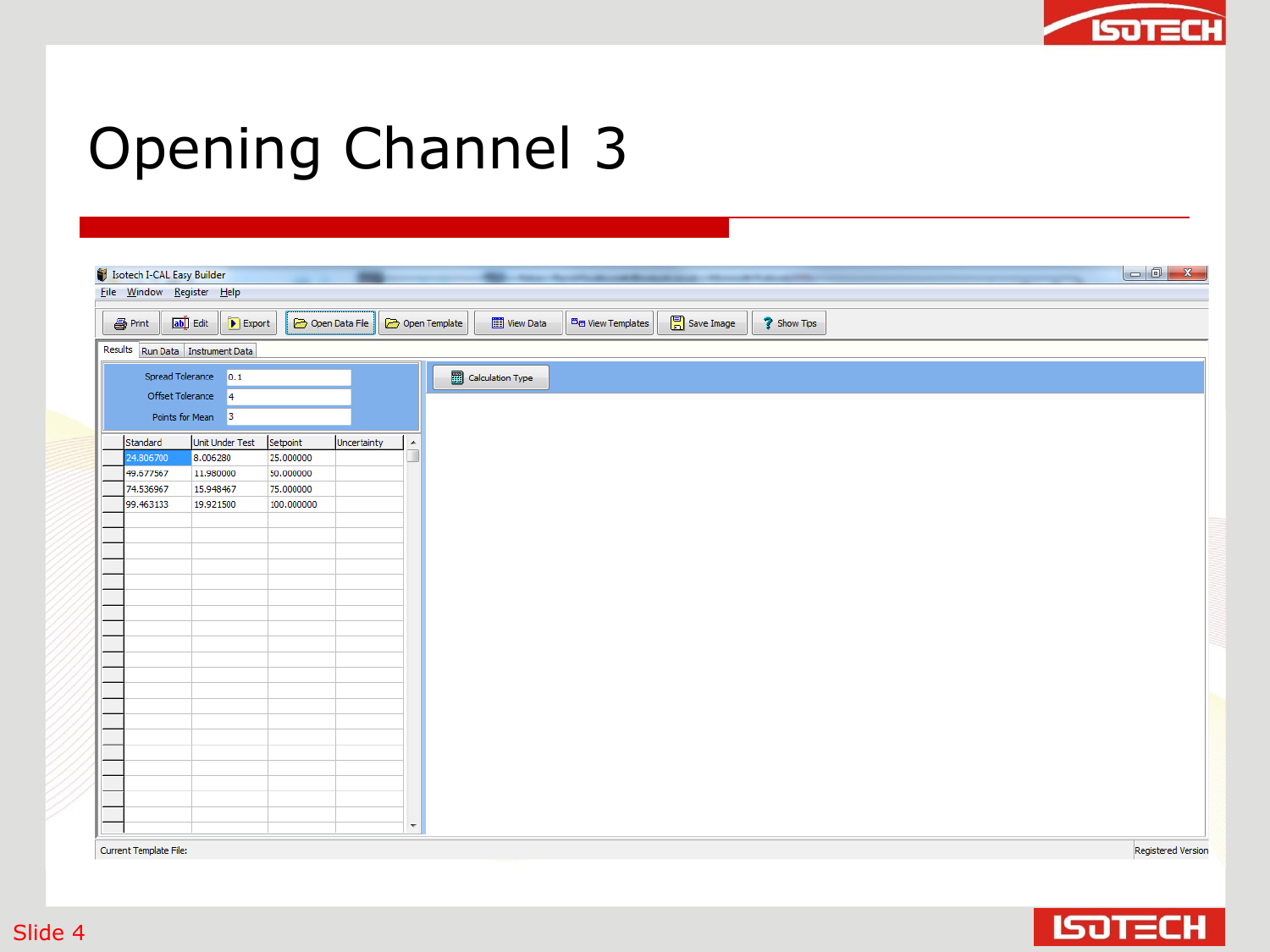

#### Results Summary

- **Here** we see the standard value (milliK Channel 1) and the Unit Under Test (The transmitter on Channel 3)
- We also see the set point, the tolerances and number of points for the mean

| Isotech I-CAL Easy Builder |                                                      |            |                |             |
|----------------------------|------------------------------------------------------|------------|----------------|-------------|
| Window<br>File             | Register<br>Help                                     |            |                |             |
| <b>A</b> Print             | ab <sup>j</sup> Edit<br>$\blacktriangleright$ Export |            | Open Data File | http://www. |
| Results<br>Run Data        | <b>Instrument Data</b>                               |            |                |             |
|                            | Spread Tolerance<br>0.1                              |            |                |             |
|                            | Offset Tolerance<br>4                                |            |                |             |
|                            | 3<br>Points for Mean                                 |            |                |             |
| Standard                   | Unit Under Test                                      | Setpoint   | Uncertainty    |             |
| 24.806700                  | 8.006280                                             | 25.000000  |                |             |
| 49.677567                  | 11.980000                                            | 50.000000  |                |             |
| 74.536967                  | 15.948467                                            | 75.000000  |                |             |
| 99.463133                  | 19.921500                                            | 100.000000 |                |             |
|                            |                                                      |            |                |             |
|                            |                                                      |            |                |             |
|                            |                                                      |            |                |             |
|                            |                                                      |            |                |             |

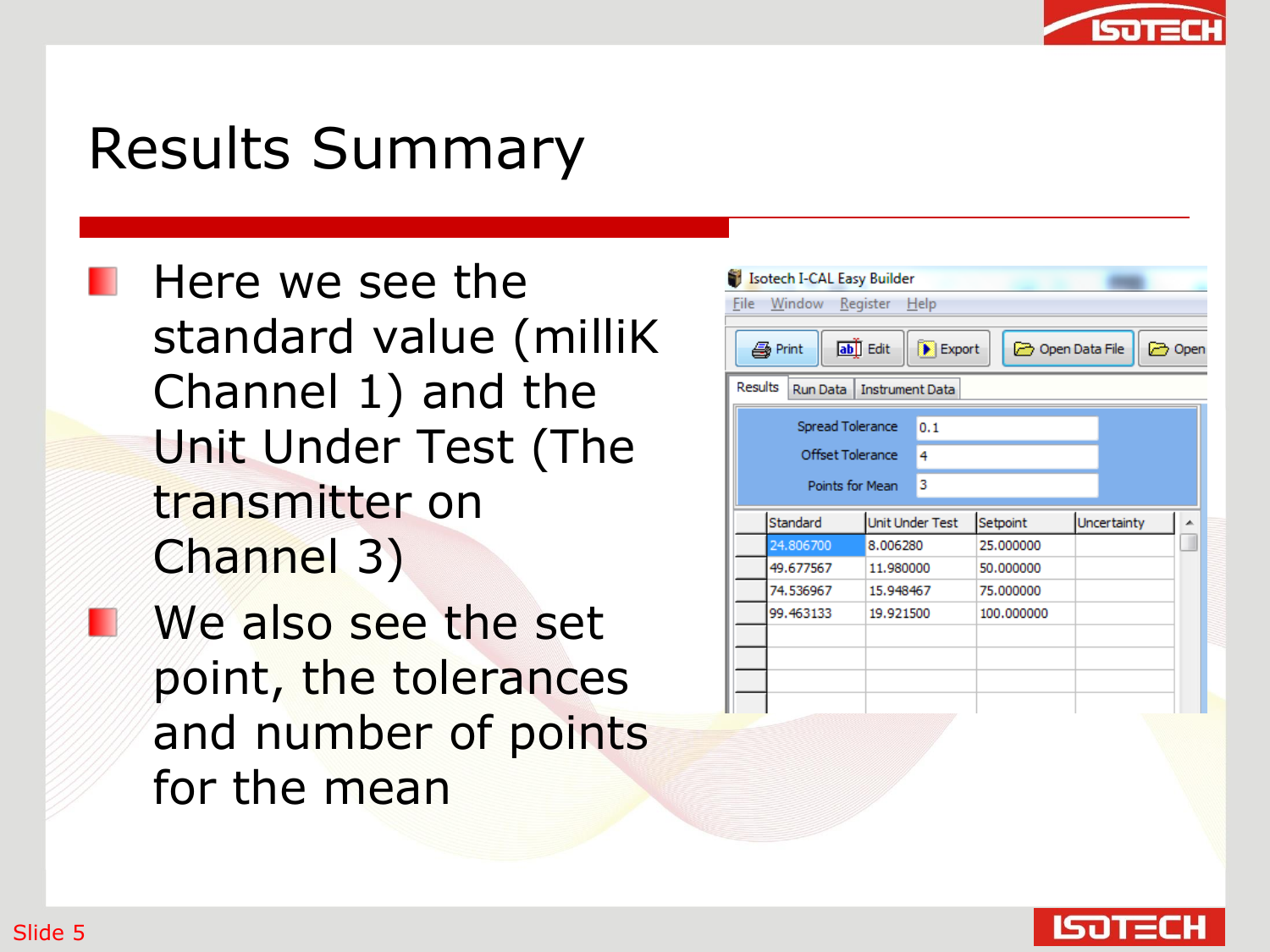

#### Reviewing the Test

#### "Run Data" lets us review all the measurements – pre stability and the post stability – at all

temperatures

| <b>4</b> Print             | ab Edit<br>$\triangleright$ Export | Open Data File |           | Open Template   | <b>Till</b> View Data | <sup>巴</sup> 西 View Templates | <b>日</b> Save Image | <sup>2</sup> Show Tips |
|----------------------------|------------------------------------|----------------|-----------|-----------------|-----------------------|-------------------------------|---------------------|------------------------|
| <b>Run Data</b><br>Results | <b>Instrument Data</b>             |                |           |                 |                       |                               |                     |                        |
|                            | Channel Value                      | Channel Mean   | Reference | <b>Ref Mean</b> | Setpoint              | Setpoint Tol                  | Mean Tol            |                        |
|                            | 8.006280                           | 8.006280       | 24.807400 | 24.806700       | 25.000000             | <b>TRUE</b>                   | <b>TRUE</b>         | Post                   |
|                            | 8.006280                           | 8.006280       | 24.806600 | 24.806067       | 25.000000             | <b>TRUE</b>                   | <b>TRUE</b>         | Post                   |
|                            | 8.006280                           | 8.006092       | 24.806100 | 24.804660       | 25.000000             | <b>TRUE</b>                   | <b>TRUE</b>         | Post                   |
|                            | 8.006280                           | 8.006045       | 24.805500 | 24.804280       | 25.000000             | <b>TRUE</b>                   | <b>TRUE</b>         | Pre<br>Pre<br>Pre      |
|                            | 8.006280                           | 8.005998       | 24.805100 | 24,803920       | 25.000000             | <b>TRUE</b>                   | <b>TRUE</b>         |                        |
|                            | 8.006280                           | 8.005905       | 24.804700 | 24.803650       | 25.000000             | <b>TRUE</b>                   | <b>TRUE</b>         |                        |
|                            | 8.006280                           | 8.005858       | 24.804500 | 24,803470       | 25.000000             | <b>TRUE</b>                   | <b>TRUE</b>         | Pre                    |
|                            | 8.005810                           | 8.005811       | 24.804700 | 24.803320       | 25.000000             | <b>TRUE</b>                   | <b>TRUE</b>         | Pre                    |
|                            | 8.005810                           | 8.005858       | 24.804600 | 24.803300       | 25.000000             | <b>TRUE</b>                   | <b>TRUE</b>         | Pre                    |
|                            | 8.006280                           | 8.005952       | 24.804300 | 24.803410       | 25.000000             | <b>TRUE</b>                   | <b>TRUE</b>         | Pre                    |
|                            | 8.005810                           | 8.005952       | 24.803800 | 24.803560       | 25.000000             | <b>TRUE</b>                   | <b>TRUE</b>         | Pre                    |
|                            | 8.005810                           | 8.005999       | 24.803300 | 24.803810       | 25.000000             | <b>TRUE</b>                   | <b>TRUE</b>         | Pre                    |
|                            |                                    |                |           |                 |                       |                               |                     |                        |
|                            |                                    |                |           |                 |                       |                               |                     |                        |
|                            |                                    |                |           |                 |                       |                               |                     |                        |
|                            |                                    |                |           |                 |                       |                               |                     |                        |
|                            |                                    |                |           |                 |                       |                               |                     |                        |
|                            |                                    |                |           |                 |                       |                               |                     |                        |
|                            |                                    |                |           |                 |                       |                               |                     |                        |
|                            |                                    |                |           |                 |                       |                               |                     |                        |

Top Left:  $(1, 1)$ ttom Right:  $(1, 1)$ Average: 8.006280 25.000000 50.000000 75.000000 100.000000

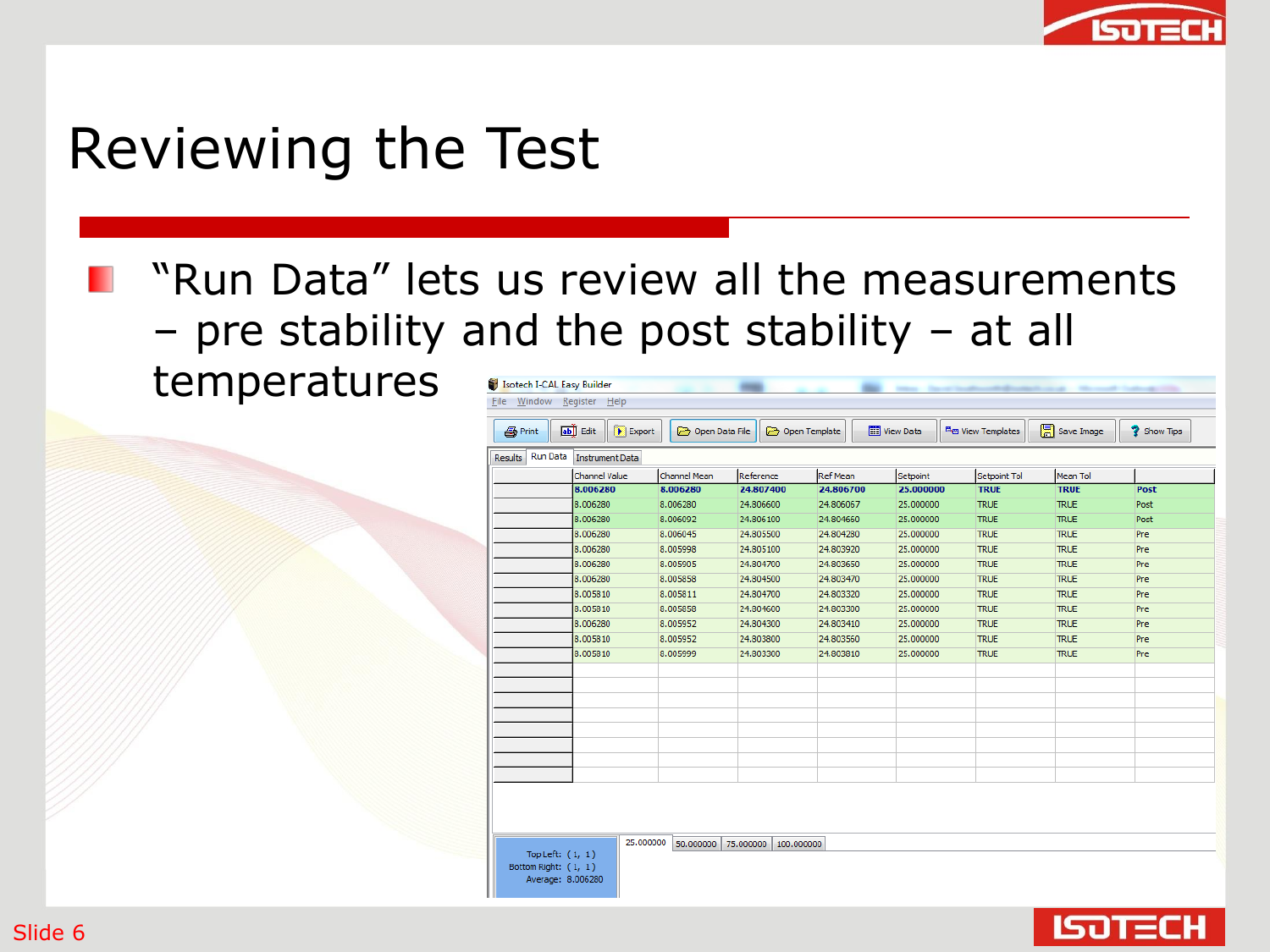

#### Reviewing the Test

Instrument Data has further information – we can select any of it to appear on the certificate

|      | Results   Run Data   Instrument Data |                                           |                         |                                                                                                                |
|------|--------------------------------------|-------------------------------------------|-------------------------|----------------------------------------------------------------------------------------------------------------|
|      | Standard                             |                                           | <b>User Comments</b>    |                                                                                                                |
|      |                                      | Serial Number ISO Semi Standard 1         |                         |                                                                                                                |
|      | $CoeffA$ $^0$                        |                                           | Test Comments 1:        | David S                                                                                                        |
|      | $Coeff B$ $0$                        |                                           | <b>Test Comments 2:</b> | Using Procedure CAL1                                                                                           |
|      | Coeff C 1                            |                                           | Test Comments 3:        |                                                                                                                |
|      | $CoeffD$ 0                           |                                           | <b>Test Comments 4:</b> |                                                                                                                |
|      |                                      |                                           | <b>Test Comments 5:</b> |                                                                                                                |
| - 38 | ITS-90 WAI 0                         |                                           | <b>Test Comments 6:</b> |                                                                                                                |
| - 3  | $ITS-90 Wtp 0$                       |                                           |                         |                                                                                                                |
|      | Unit Under Test                      |                                           | -Test-                  |                                                                                                                |
|      | Type                                 | ۰                                         | Test Date 11/4/2015     |                                                                                                                |
|      |                                      | Serial Number   Test Transmitter - xx     | <b>Test Time</b>        | 12:35:20                                                                                                       |
|      |                                      | Channel Name 3milliK CHAN 3 COM1          |                         |                                                                                                                |
|      |                                      |                                           | <b>Test Memo</b>        | Simple Demonstration with a milliK - Reference RTD n<br>Cahnnel 1, Type N TC Channel 2 and 4-20mA on Cahnnel 3 |
|      | Model                                |                                           |                         |                                                                                                                |
|      | Job Reference EG XYZ                 |                                           |                         |                                                                                                                |
|      |                                      | Comment 4 - 20mA CurrentTransmitter / RTD |                         |                                                                                                                |
|      |                                      |                                           |                         |                                                                                                                |
|      |                                      |                                           |                         |                                                                                                                |

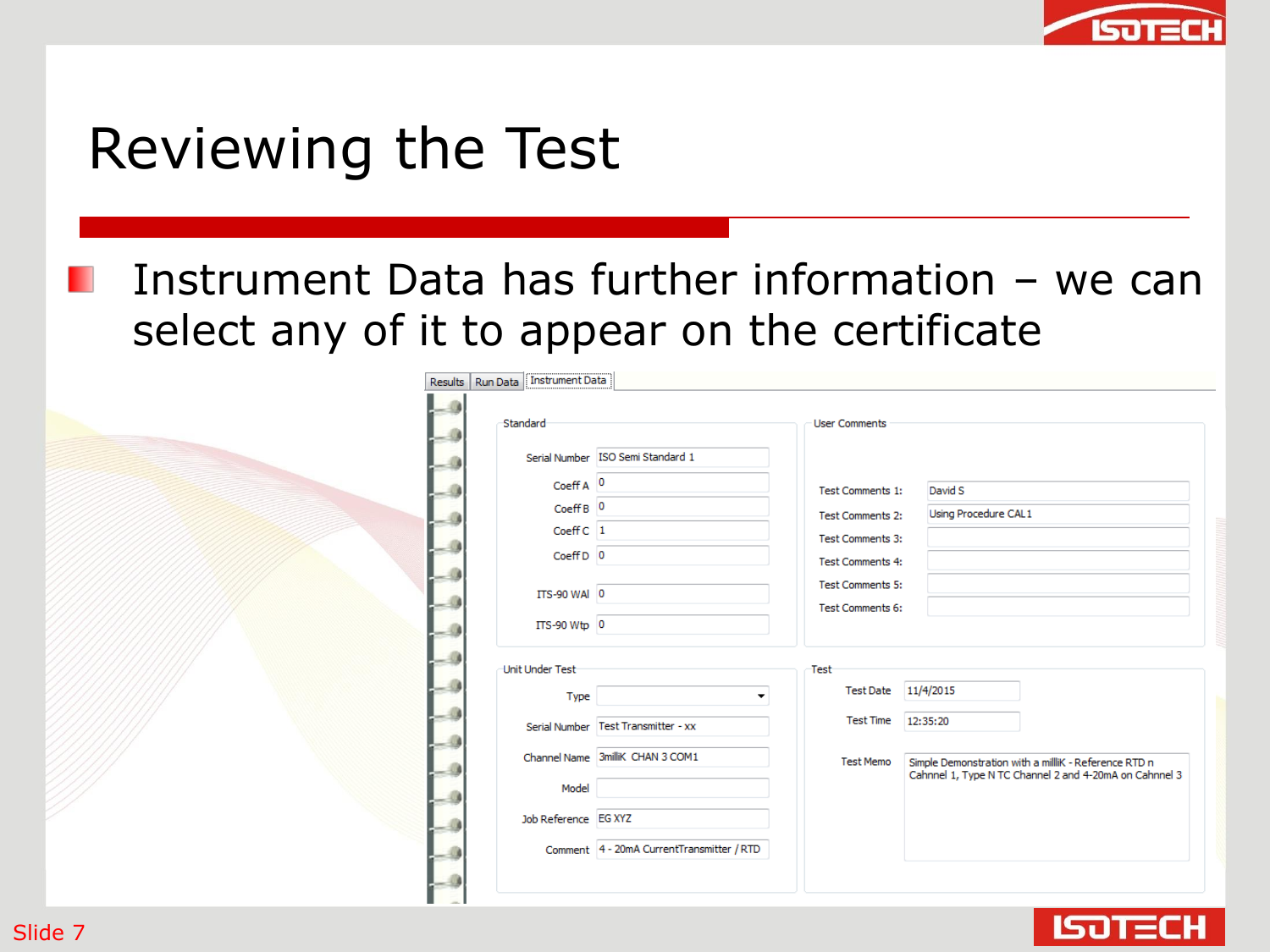

## Printing a Certificate

#### **Press Open Template**

Here "Simple Example"п

|          | ab <sup>1</sup> Edit<br>$\blacktriangleright$ Export | Open Data File            | Open Template                                   | <b>TI View Data</b>             | <sup>巴</sup> 西 View Templates | <b>B</b> Save Image                  | <sup>2</sup> Show Tips |
|----------|------------------------------------------------------|---------------------------|-------------------------------------------------|---------------------------------|-------------------------------|--------------------------------------|------------------------|
| Run Data | <b>Instrument Data</b>                               |                           |                                                 |                                 |                               |                                      |                        |
|          |                                                      |                           |                                                 |                                 |                               |                                      |                        |
| Standard |                                                      |                           |                                                 | <b>User Comments</b>            |                               |                                      | $\Sigma$               |
|          | Open Certificate Template                            |                           |                                                 |                                 |                               |                                      |                        |
|          |                                                      |                           | « Program Files > I-Cal Easy > Sample Templates |                                 | $+$<br>٠                      | Search Sample Templates              | م                      |
|          | New folder<br>Organize $\blacktriangledown$          |                           |                                                 |                                 |                               | 888 ▼<br>$\Box$                      | $\circledcirc$         |
|          |                                                      |                           | A                                               |                                 |                               |                                      |                        |
|          | <b>X</b> Favorites                                   |                           | Name                                            |                                 |                               | Date modified                        | Type                   |
|          | Desktop                                              |                           |                                                 | Humpage                         |                               | 13/02/2014 11:04                     | I-Cal Ea               |
|          | Downloads                                            |                           |                                                 | RTD ITS90 Ga                    |                               | 24/01/2005 14:17                     | I-Cal Ea               |
|          | Dropbox<br><b>Google Drive</b>                       |                           | Ξ                                               | <b>RTD-IEC</b>                  |                               | 24/01/2005 14:18<br>19/07/2013 10:29 | I-Cal Ea<br>I-Cal Ea   |
|          | Recent Places                                        |                           |                                                 | Simple Example<br>TC-regression |                               | 25/01/2005 11:03                     | I-Cal Ea               |
| Uni      |                                                      |                           |                                                 | TC-regression-clipboard         |                               | 31/07/2013 10:53                     | I-Cal Ea               |
|          | Libraries<br>Ē.                                      |                           |                                                 |                                 |                               |                                      |                        |
|          | Documents                                            |                           |                                                 |                                 |                               |                                      |                        |
|          | Music                                                |                           |                                                 |                                 |                               |                                      |                        |
|          | Pictures                                             |                           |                                                 |                                 |                               |                                      |                        |
|          | Videos                                               |                           |                                                 |                                 |                               |                                      |                        |
|          | Computer                                             |                           | $-1$                                            | m.                              |                               |                                      | þ                      |
|          |                                                      |                           |                                                 |                                 |                               |                                      |                        |
|          |                                                      | File name: Simple Example |                                                 |                                 | Certificate Template Files    |                                      |                        |
|          |                                                      |                           |                                                 |                                 | Open                          | Cancel                               |                        |
|          |                                                      |                           |                                                 |                                 |                               |                                      |                        |

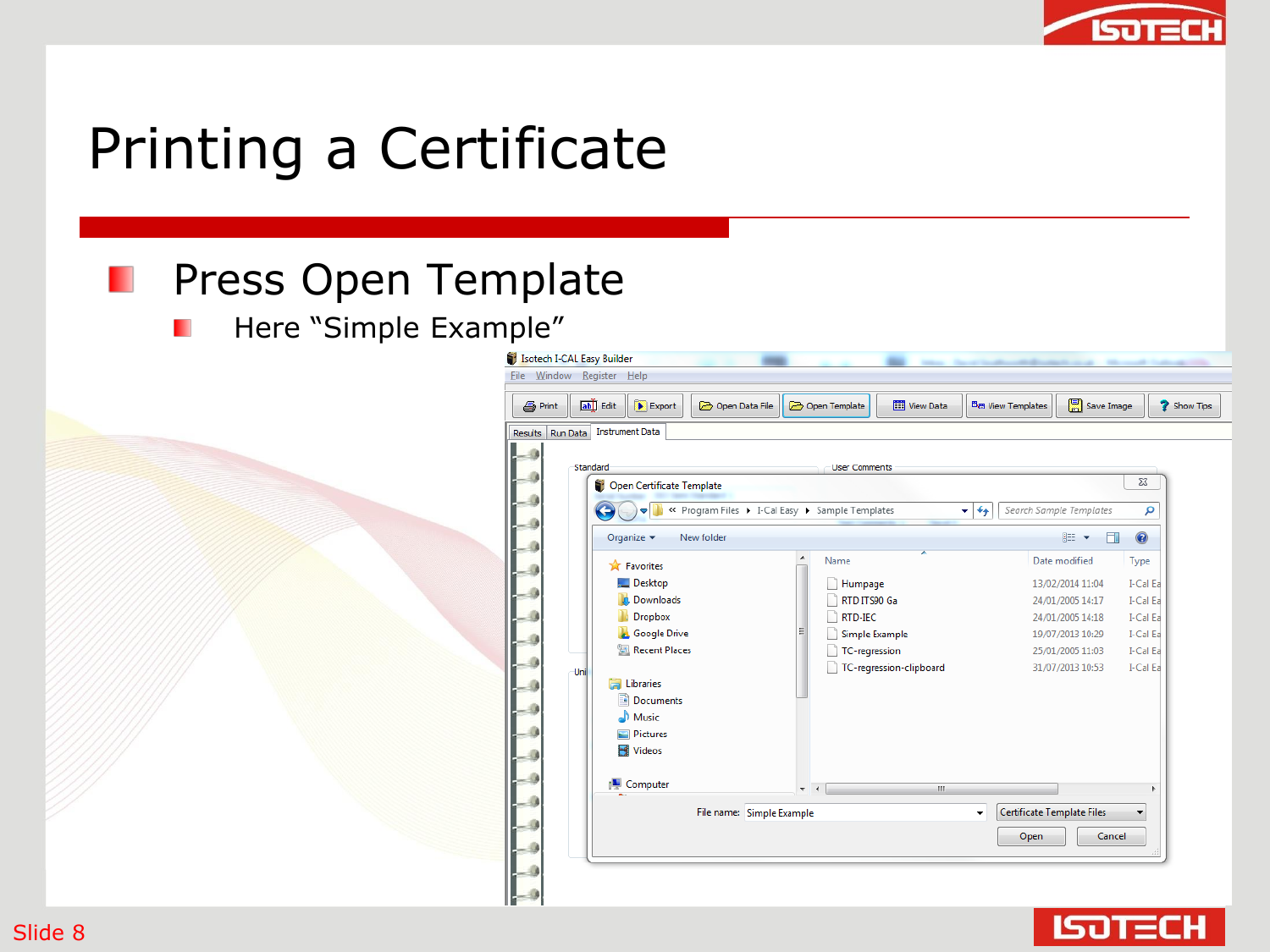

## Printing a Certificate

#### Press Export to move the data to the templateH

| Save Image<br>ab Edit<br>Open Template<br><b>Till</b> View Data<br><sup>巴</sup> 西 View Templates<br>Open Data File<br>$\bigcirc$ Print<br>$\triangleright$ Export<br><b>Print Preview</b><br>-Zoom<br><b>I-cal Easy Laboratory</b><br>◯ 25%<br>Kelvin House, Measurement Road<br>◎ 40 %<br><b>Calibration Certificate</b><br>◯ 50%<br>◎ 75%<br>Date of Calibration Test_Date<br>◯ 100%<br>The thermometer under test was compared with a Standard Thermometer in<br>a Dry Block Bath.<br>○ Fit Width<br>O Fit Height<br>Pasts form Cip Soard<br>10 %<br>Result Summary<br>Export as Text | File Window Register Help |  |                        |
|------------------------------------------------------------------------------------------------------------------------------------------------------------------------------------------------------------------------------------------------------------------------------------------------------------------------------------------------------------------------------------------------------------------------------------------------------------------------------------------------------------------------------------------------------------------------------------------|---------------------------|--|------------------------|
|                                                                                                                                                                                                                                                                                                                                                                                                                                                                                                                                                                                          |                           |  | <sup>2</sup> Show Tips |
|                                                                                                                                                                                                                                                                                                                                                                                                                                                                                                                                                                                          |                           |  |                        |
|                                                                                                                                                                                                                                                                                                                                                                                                                                                                                                                                                                                          |                           |  |                        |
|                                                                                                                                                                                                                                                                                                                                                                                                                                                                                                                                                                                          |                           |  |                        |
| The senal number of the unit under between<br><b>UUI Senal Number</b><br>The senal number of the standard them creater was:<br><b>Shindard Senat No</b>                                                                                                                                                                                                                                                                                                                                                                                                                                  |                           |  |                        |



Slide 9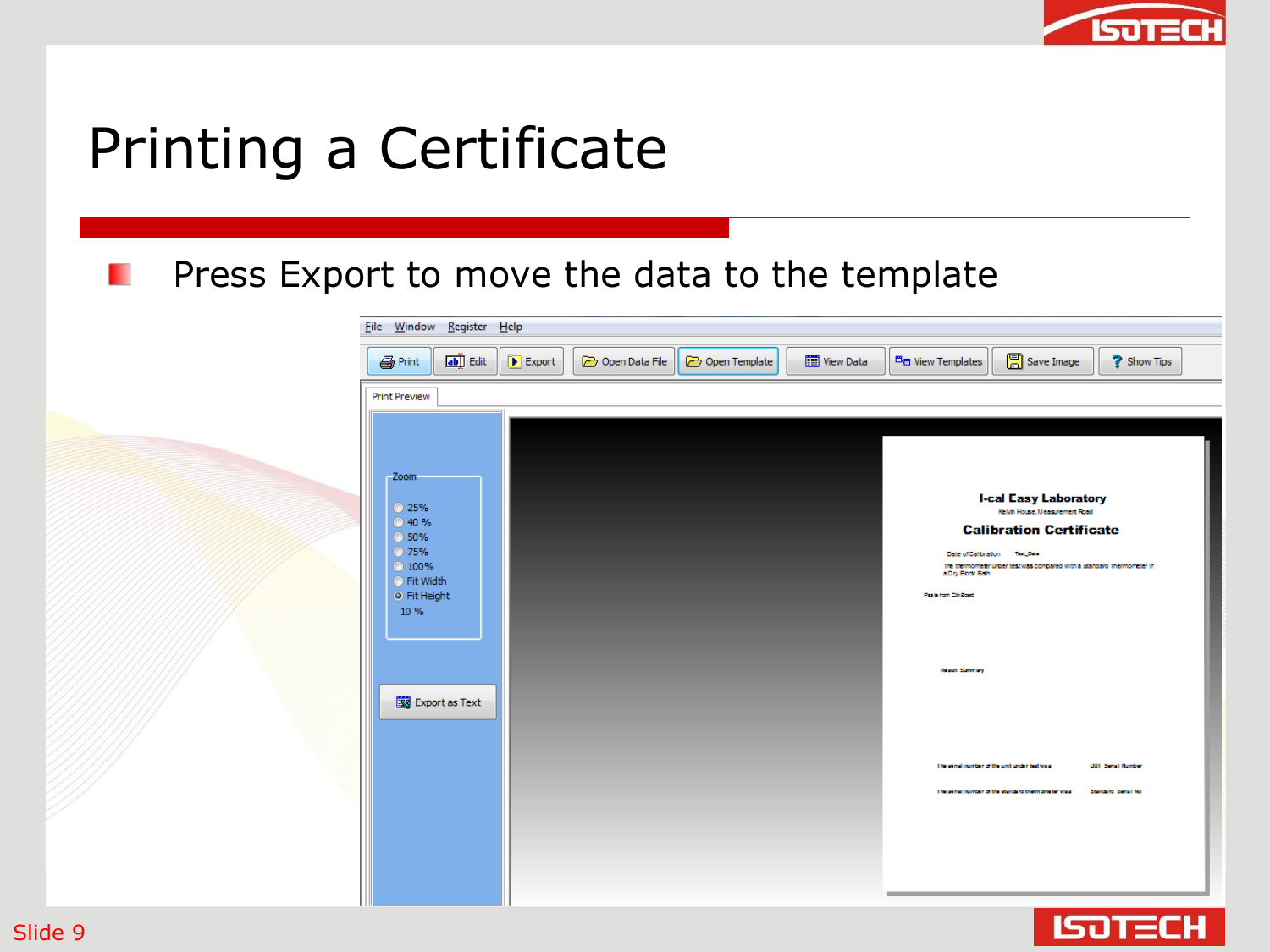

#### Printing a Certificate

- The template can edited to meet Ш individual requirements - and any of the data entered can be added – along with static test and logos
- **Nou can export data from the** certificate to Excel use this

button





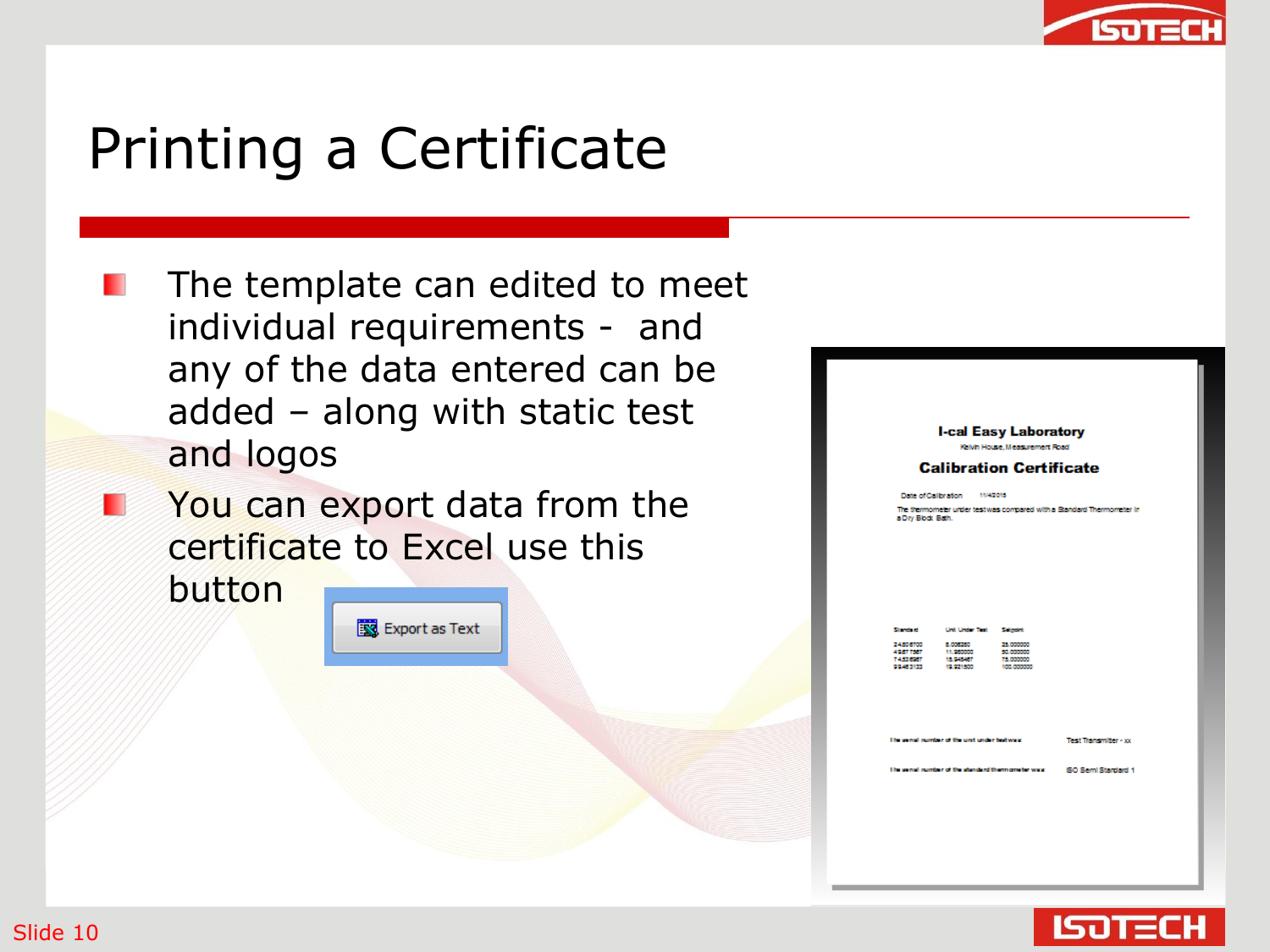

## Other Sensor Types

#### Here is the Type N Thermocouple on Channel 2

|           | Spread Tolerance<br>$\vert$ 0.1 |            |             |                | Calculation Type |           |                 |           |            |             |  |
|-----------|---------------------------------|------------|-------------|----------------|------------------|-----------|-----------------|-----------|------------|-------------|--|
|           | Offset Tolerance<br>14          |            |             |                | Comparison       |           |                 |           |            |             |  |
|           | Points for Mean 3               |            |             |                |                  |           |                 |           |            |             |  |
| Standard  | Unit Under Test                 | Setpoint   | Uncertainty | $\overline{a}$ | Setpoint         | Standard  | Unit Under Test | Error     | Correction | Uncertainty |  |
| 24.806700 | 24.828367                       | 25.000000  |             | ū              | 25.000000        | 24.806700 | 24.828367       | 0.0217    | $-0.0217$  |             |  |
| 49.677567 | 49.386633                       | 50.000000  |             |                | 50.000000        | 49.677567 | 49.386633       | $-0.2909$ | 0.2909     |             |  |
| 74.536967 | 74.042867                       | 75,000000  |             |                | 75,000000        | 74.536967 | 74.042867       | $-0.4941$ | 0.4941     |             |  |
| 99.463133 | 98.861833                       | 100.000000 |             |                | 100.000000       | 99.463133 | 98.861833       | $-0.6013$ | 0.6013     |             |  |
|           |                                 |            |             |                |                  |           |                 |           |            |             |  |
|           |                                 |            |             |                |                  |           |                 |           |            |             |  |
|           |                                 |            |             |                |                  |           |                 |           |            |             |  |
|           |                                 |            |             |                |                  |           |                 |           |            |             |  |
|           |                                 |            |             |                |                  |           |                 |           |            |             |  |
|           |                                 |            |             |                |                  |           |                 |           |            |             |  |
|           |                                 |            |             |                |                  |           |                 |           |            |             |  |
|           |                                 |            |             |                |                  |           |                 |           |            |             |  |
|           |                                 |            |             |                |                  |           |                 |           |            |             |  |
|           |                                 |            |             |                |                  |           |                 |           |            |             |  |
|           |                                 |            |             |                |                  |           |                 |           |            |             |  |
|           |                                 |            |             |                |                  |           |                 |           |            |             |  |
|           |                                 |            |             |                |                  |           |                 |           |            |             |  |
|           |                                 |            |             |                |                  |           |                 |           |            |             |  |
|           |                                 |            |             |                |                  |           |                 |           |            |             |  |
|           |                                 |            |             |                |                  |           |                 |           |            |             |  |
|           |                                 |            |             |                |                  |           |                 |           |            |             |  |
|           |                                 |            |             |                |                  |           |                 |           |            |             |  |
|           |                                 |            |             |                |                  |           |                 |           |            |             |  |



Ш